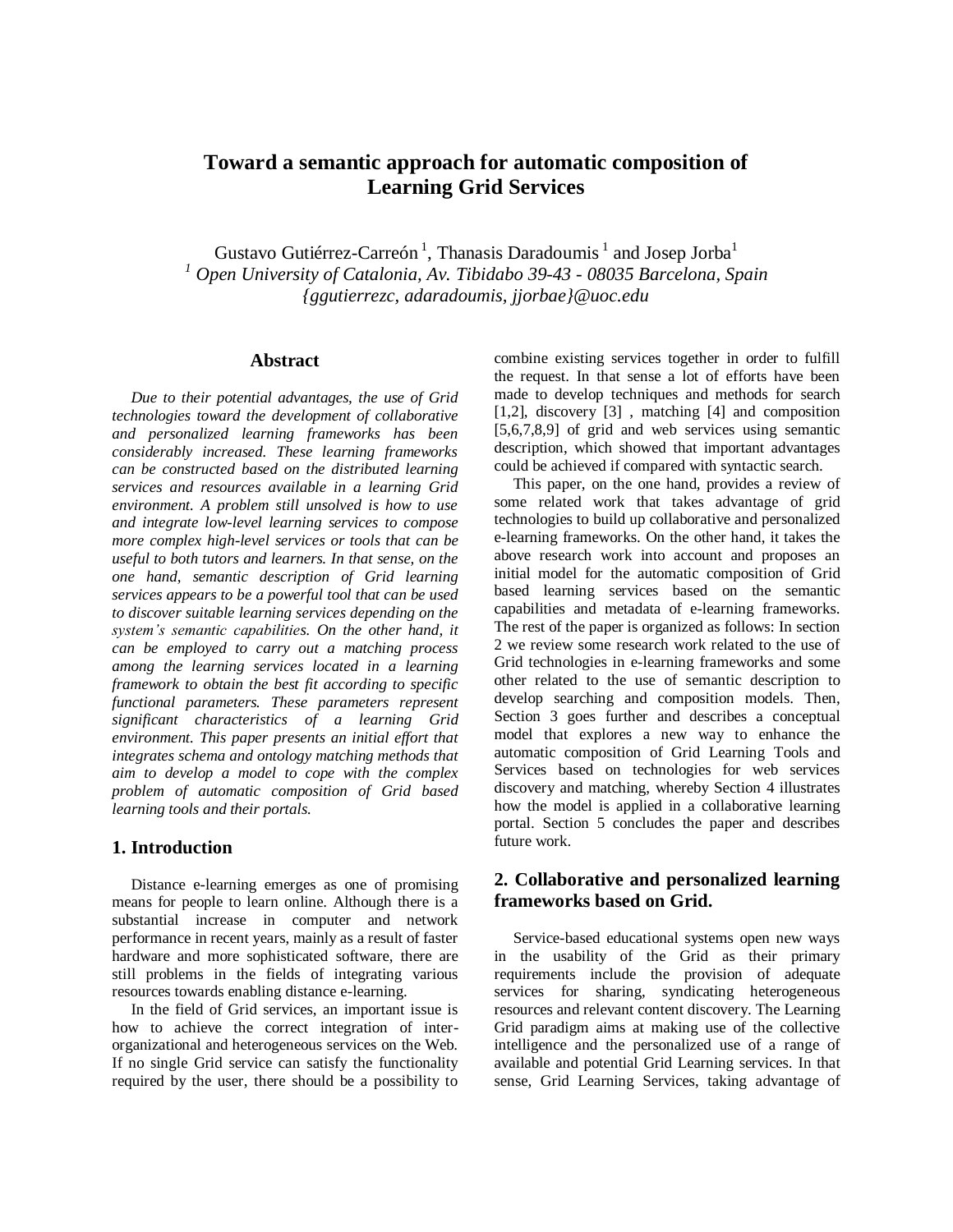technological support of Web services in general and Grid services in particular, have fundamentally changed the way that e-learning frameworks were developed.

In [10] the authors describe a platform of e-learning based on Grid service technologies. In this platform the supply of virtual learning services designated for students, instructors and course suppliers is based on the resource administration for group collaboration based on Grid, allowing ubiquous access to information and taking advantage of the potentiality of the computer systems. On the one hand, the advantage of this proposal is that it is the first one that elaborates on the use of Grid resources and their description through Grid technologies, in particular WSDL[11]. On the other hand, it dictates the need for the development of a semantic model description that enables a more complete description of learning resources.

A further work proposes an Agent-Based Robust Collaborative Virtual Environment for E-Learning in the Service Grid [12]. In this virtual environment, all Web resources and services are accessed via service encapsulation, which may result in a more scalable and robust collaborative learning architecture. A very remarkable aspect of this work is the way it uses to implement complex services from more basic ones, though no use of semantic description is made to allow the automatic composition of complex services from lower level ones.

KGCL, a Knowledge-Grid-Based Cooperative Learning Environment [13], supports the cooperation between a person and the computer at a knowledge level, and allows the enrichment not only of the resources in the Knowledge Grid but also of the users' knowledge by means of knowledge refinement, knowledge reuse and the online meeting of participants. The KGCL prototype has been currently applied and is available for online use. Experiments have shown that the environment can promote the effectiveness of group work. This system has also shown the great impact that Grid technologies can have even though no model of semantic description was implemented that could improve its performance.

# **2.1 Semantic Description of Grid Learning Services**

There is some research work related to the semantic description of Grid Learning Services. OntoEdu [14] is a flexible platform for online learning which is based on diverse technologies like ubiquous computing, ontology engineering, Web semantics and computational Grid. It is compound of five parts: user

adaptation, automatic composition, educative ontologies, a module of services and a module of contents; among these parts the educative ontology is the main one. The main objectives of OntoEdu are to obtain reusability of concepts, adaptability for users and devices, automatic composition, as well as scalability in functionality and performance. In the near future, this platform aims to be adapted to a Grid environment so that it can carry out its activities based on distributed computing.

The work developed in [6] presents a workflow framework for pervasive learning objects composition by employing a Grid services flow language. The learning objects are distributed in heterogeneous environments which have been used to allow effective collaboration and the reuse of learning objects; this fact can help users learn with no limitations of time and space. This work shows the great opportunities that exist in those research groups which make use of Grid technology to develop innovative, pervasive and ubiquous learning scenarios. Though this research work is still encountered at an initial phase, it can be further enhanced by the application of semantic description of learning services.

Finally in [1], the authors have constructed an ontological description for collaborative work tools that allow one to make a manual search of the diverse resources that these tools provide within a Grid environment with the minimum of technical knowledge. This work proposes a Grid-based tool, called Gridcole, which can serve as a basis to implement different conceptual approaches of Gridbased semantic description of learning services, thus extending and endowing it with an innovative, pervasive and ubiquous projection.



In sum, the works presented above try to provide a solution to the complex problems related with collaboration, personalization and grid learning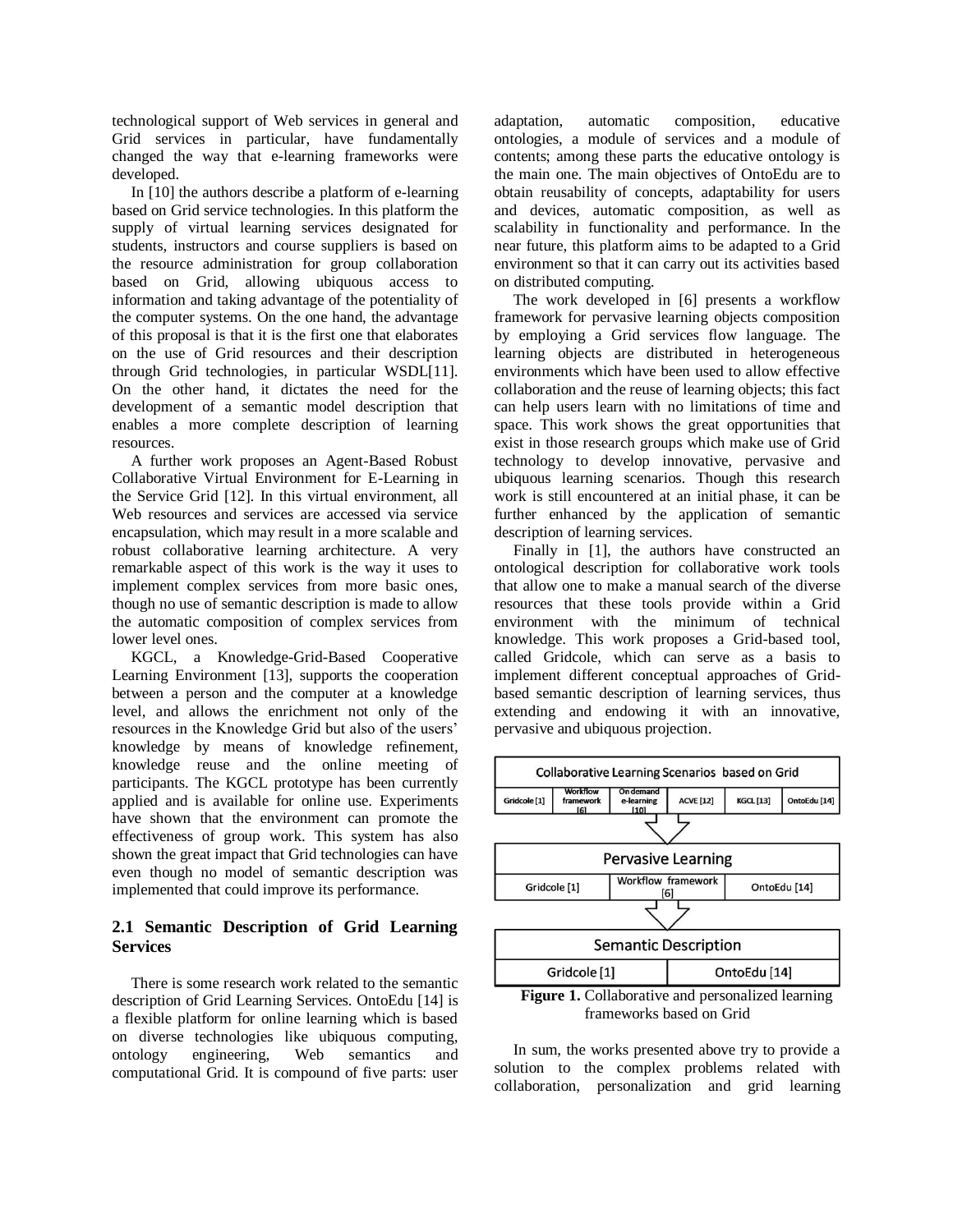services semantic description (Figure 1), but they are either limited in semantic expressiveness for matching services or they do not face at all the difficult task of using and integrating low-level learning services to compose more complex ones. Both these features could greatly enhance and facilitate the tutor's and learners' labor in a complex web-based learning scenario. The complexity of composing Learning Services is related, on one hand, with the distributed nature of resources and services in a Learning Grid and, on the other hand, with the difficulty to locate services based only on syntactic information. Due to this, we need to construct mechanisms to describe semantic capabilities of learning services and to develop methods for using that information to discover and match learning services depending on our needs. This issue will be detailed in the next section.

# **3. Grid Learning Services Composition**

There are three principal motivations for Learning Grid Services Composition: build a more powerful service using basic existing services, fulfill service requester's requirement better, and enhance resource reuse while reducing the cost and time of a new service development. IMS Global Learning Consortium proposes an abstract framework [15] representing a set of services used to construct an e-learning system in its broadest sense; it focuses more on the support of elearning systems and covers the possible range of e-Learning architectures that could be constructed from a set of defined services. This work takes into account this Abstract Framework and the associated IMS specifications produced to realize the exchange of information between the identified services which are adopted here in a manner that is suitable for a collaborative and personalized learning framework based on Learning Grid where the resource and service are distributed into a network. Fig 2. shows the dependencies between the different "layers" of the framework.

The Learning Application composition process consists of identifying sub-tasks of the learning process, locating suitable Learning application Services to construct each process, locating suitable Common Services to construct each learning service, formatting the Learning and Common services into a service flow and executing the service flow to achieve a task which is the goal of the learning process.

The core stage is the composition of learning web services and their adaptation to the needs of a learner or group of learners. Such a composition is carried out by retrieving previously registered objects. Once composed and packaged as learning objects, these

composite processes can be executed and then instantiated and adapted to the learner's particular needs.

These adaptations can be realized, either by predefined rules implemented into the process description and driven by the learner behavior, or in a supervised manner. In the later case, the instructional designer can return to the composition tools to adapt the process.



### **3.1 A Conceptual Model for Grid Learning Services automatic composition**

Let us consider a learning Grid based on Globus Tolkit 4.0 (GT4) [16] as a set of resources and services distributed in a network with the service model based on the IMS abstract framework, where learning services can be composed by others allocated in different repositories inside the network. The model we propose for the automatic composition of learning services is based on the use of the defined syntactic and semantic characteristics of the different levels of services involved in the Learning Abstract Framework. The Monitoring and Discovery Services (MDS) of GT4 are mainly concerned with the collection, distribution, indexing, archival, and otherwise processing information about the state of various resources, services, and system configurations. The information collected is used to either discover new services or resources, or to enable monitoring of system status. The Index service is the central component of the GT4 MDS implementation. The MDS also has the Trigger service, which collects information and compares that data against a set of conditions defined in a configuration file. When a condition is met an action is executed. The MDS-Index service and the MDS-Trigger service are specializations of a general Aggregator Framework. The Aggregator Framework is a software framework for building software services that collect and aggregate data. These services are also known as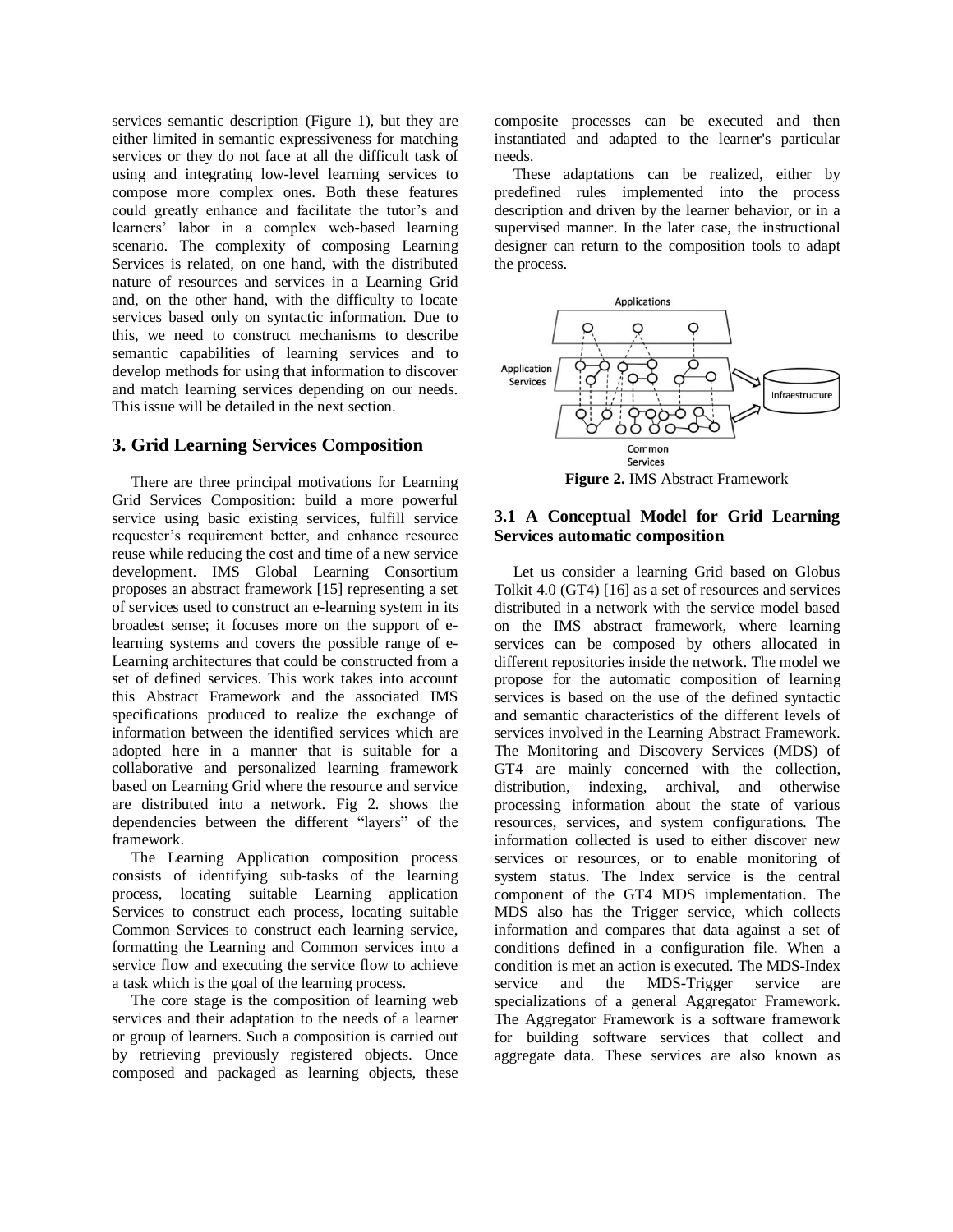aggregator services. The design of the model is presented in Fig. 3 and is described in detail below.



**Figure 3.** A conceptual Model of Grid Learning services automatic composition

#### **3.2 Defining a semantic schema**

Using web languages, such as RDF, DAML+OIL, and OWL, it is possible to create semantically rich data models that are denominated semantic schemas [17]. These semantic schemas are made up of triples (subject-predicate-object), where subjects and objects are entities, and predicates indicate relationships between those entities. Users can define their own properties, as well as their own classes. Instances of these classes can then be created and described with values for related properties. In these schemas there is more implicit information than it can be usually found in their text representation. Each triple forms a graph with two nodes connected by an edge. Each instance can have several properties, and that graph can be expanded to have many nodes connected to the central instance. Finally, when two instances are connected via a property, their respective sub-graphs become connected.

The proposed model claims to provide a Semantic Description for all services and resources included in the learning Grid. The first step needed to carry out the automatic composition is to generate a Semantic schema of the learning tool or learning services that will be composed. This schema can be constructed using the different tools of descriptions at the "syntactic level" through WSDL or, at the semantic level, through service ontologies included in OWL-S, WSMO, SWSF and WSDL-S [4].

#### **3.3 A Semantic Discovery of Grid Learning Services**

Discovery is the process of finding Web services with a given capability [18]. In GT4, the Index service interacts with data sources via standard WSRF resource property and subscription/notification interfaces. An Index service can potentially collect information from many sources and publish it in only one place. Various WSRF registrations with the Index service are maintained as Service Group Entries by the Index service. The contents of the Index service can be queried via XPath queries.

In general, a semantic discovery process relies on semantic annotations, containing high-level abstract descriptions of service requirements and behavior. Metadata is an essential element in semantic discovery with the capability to expand service descriptions with additional information. The achievement of dynamic composition and automation of services involves discovering new services at run time by software components without human interaction. SOAP provides a description of message transport mechanisms, whereas WSDL describes the interface used by each learning service. However, neither SOAP nor WSDL are of any help for the automatic location of learning services on the basis of their capabilities.

In our model, once the semantic schema of the tool or learning service that we want to build is designed, we have to pass it to our discovery process that will locate a set of different level services in the Learning Grid. The operation of these services as a whole allows us to carry out the processes defined in the schema. This process consists primarily on comparing inputs and outputs [19] of a service as semantic concepts represented in the schema to incorporate semantics about learning services accessible by a discovery service [18]. The result of the search will be a group of suitable schemas that conforms to the functional process described in our initial schema passed to the Index Service.

#### **3.4 A Semantic Matching of Grid Learning Services**

Schema and ontology matching aim at identifying semantic correspondences between metadata structures or models such as database schemas, XML message formats, and ontologies. Solving such match problems are of key importance to service interoperability and data integration in numerous application domains [20].

In our model, the resulting schemas of discovery process will be compared to the initial schema through a Matching process that interacts with the Trigger Service and that is based on a structural matching approach and on a taxonomy matcher and whose result will be the best evaluated schema for our learning tool or services. The taxonomy matcher draws on the given taxonomic Metadata to deduce whether two elements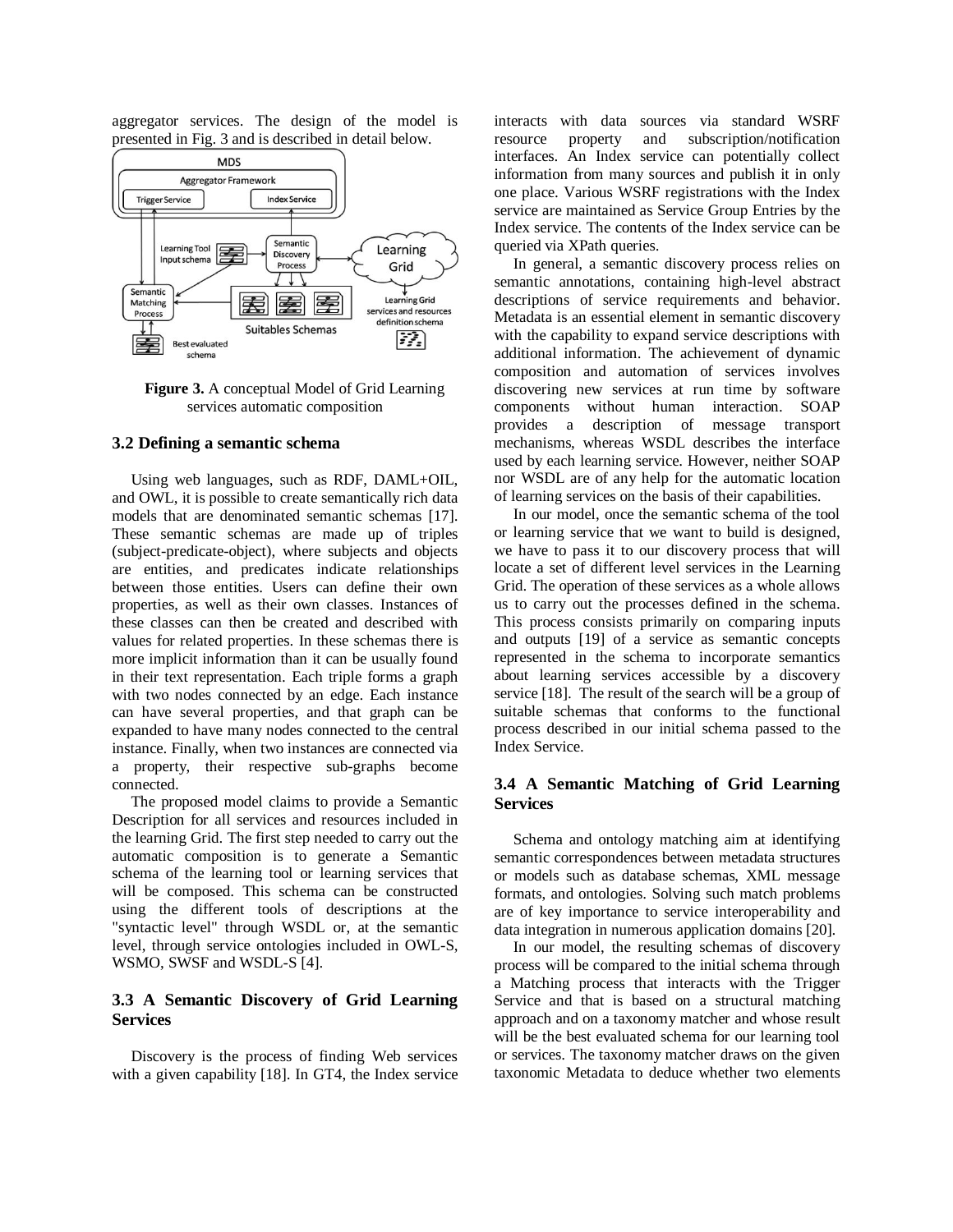are related semantically. The result of this matching process will be a ranking of semantic matching results. This ranking can be used in conjunction with other user-defined constraints to inform of an exact, or potentially useful web-service capability match.

Comparing our conceptual model with the work presented in [1, 6, 14 and 16], our approach represents a complete alternative solution since, on the one hand, we provide a multi-level learning services composition method that enables the construction of complex learning services by means of other low level services, depending on the nature of the learning abstract framework. On the other hand, our approach takes advantage of the semantic and syntactic characteristics of learning services, which facilitates a totally automatic construction of new learning tools based on others previously created.

# **4. Example Scenario using Sakai: A Leaning Collaborative portal**

We selected Sakai [21] as an initial effort to simulate our semantic supported composition model into a collaborative and personalized application, in particular to obtain significant information that can be integrated with GT4 to generate Learning Grid portals (Figure 4). Sakai is an open source online Collaboration and Learning Environment developed in Jakarta Tomcat. It has tools (applications), application services and common services repository. Many users of Sakai deploy it to support teaching and learning, ad hoc group collaboration, support for portfolios and research collaboration.



#### **Figure 4**. Integration of Sakai in a GT4 environment

The first step is to construct a semantic schema using an ontology language (in this example we use OWL-S) for tools and services contained in Sakai's repository as it is shown below (Figure 5).

Next, we turn to define the semantic schema of tool or service to be composed. In this case we want to

compose a forum application. To this end we define the semantic schema of our request trying to define the most detailed information about the specific Tool or Learning Service to be composed.



**Figure 5**. Semantic schema of Sakai Tools and **Services** 

Through an initial searching process, we simulated an indexing process of a discovery service adapted to semantic searching to obtain an initial set of suitable Learning services according to the semantic definition of the forum tool. Subsequently, we went through a Matching process based on a structural matching approach and on a taxonomy matcher. The result of this process is shown in Figure 6.



**Figure 6**. Best evaluated schema resulting from the matching process.

To implement this scenario we used Protegé 3.1 [22] to define the semantic schemas and COMMA ++ [20] to simulate the discovery and matching process.

#### **5. Conclusions and future work**

In this paper we reviewed some research work related to the use of technologies supporting Grid to develop learning frameworks that focus on